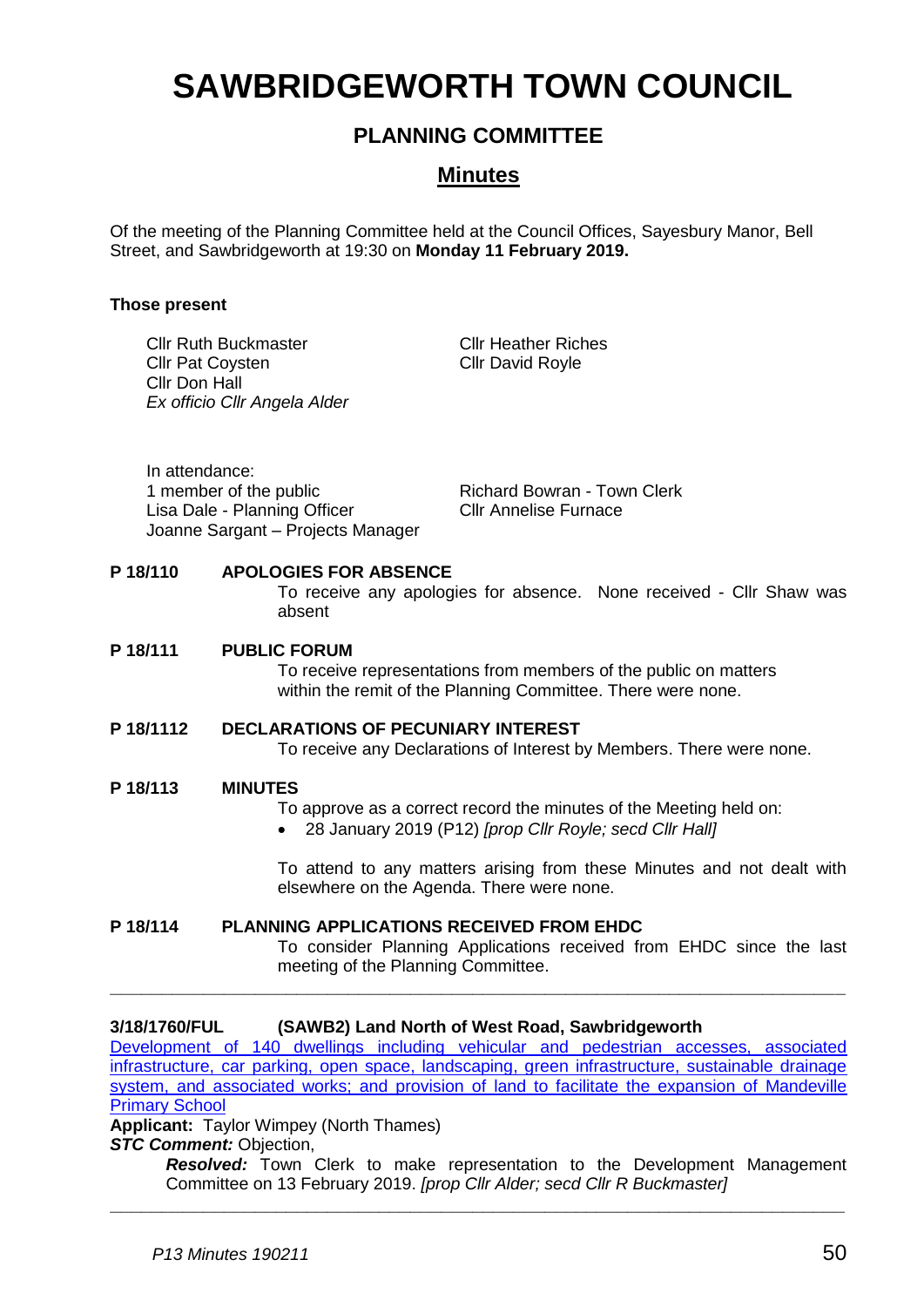#### **P 18/115 LATE PLANNING APPLICATIONS**

To deal with Planning Applications received from EHDC following the Publication of this Agenda and received before 8 February 2019.

**\_\_\_\_\_\_\_\_\_\_\_\_\_\_\_\_\_\_\_\_\_\_\_\_\_\_\_\_\_\_\_\_\_\_\_\_\_\_\_\_\_\_\_\_\_\_\_\_\_\_\_\_\_\_\_\_\_\_\_\_\_\_\_\_\_\_\_\_\_\_\_**

**\_\_\_\_\_\_\_\_\_\_\_\_\_\_\_\_\_\_\_\_\_\_\_\_\_\_\_\_\_\_\_\_\_\_\_\_\_\_\_\_\_\_\_\_\_\_\_\_\_\_\_\_\_\_\_\_\_\_\_\_\_\_\_\_\_\_\_\_\_\_\_**

**\_\_\_\_\_\_\_\_\_\_\_\_\_\_\_\_\_\_\_\_\_\_\_\_\_\_\_\_\_\_\_\_\_\_\_\_\_\_\_\_\_\_\_\_\_\_\_\_\_\_\_\_\_\_\_\_\_\_\_\_\_\_\_\_\_\_\_\_\_\_\_**

#### **3/19/0195/LBC Pishiobury House, Pishiobury Drive**

Subdivision of existing bedroom with part glazed partitions to create two bedrooms *Applicant:* M& D Developments *STC Comment:* No comment

# **P 18/116 PLANNING DECISIONS MADE BY EHDC**

To receive Planning Decisions from EHDC

# **3/18/1863/HH 29 Station Road, CM21 9JY**

Conversion and alterations of existing outbuilding to home office including installation of 2 windows and insertion of 4 roof lights **Applicant:** Mr Colin Hardy **STC Comment:** No objection *EHDC Decision:* Application withdrawn by Applicant/Agent

#### **3/18/2543/HH 19 Knight Street, CM21 9AT**

Partial demolition and reconstruction of the existing 1.5 storey C20th extension to the south side of the property with the insertion of two dormer windows to the front and one dormer window to the rear. Demolition of C20th half glazed rear extension to be replaced with an orangery.

**\_\_\_\_\_\_\_\_\_\_\_\_\_\_\_\_\_\_\_\_\_\_\_\_\_\_\_\_\_\_\_\_\_\_\_\_\_\_\_\_\_\_\_\_\_\_\_\_\_\_\_\_\_\_\_\_\_\_\_\_\_\_\_\_\_\_\_\_\_\_\_**

**Applicant:** Mr & Mrs Clement *STC Comment:* No objection *EHDC Decision:* Granted

#### **3/18/2544/LBC 19 Knight Street, CM21 9AT**

Partial demolition and reconstruction of the existing 1.5 storey C20th extension to the south side of the property with the insertion of two dormer windows to the front and one dormer window to the rear. Demolition of C20th half glazed rear extension to be replaced with an orangery. Minor internal alterations.

**\_\_\_\_\_\_\_\_\_\_\_\_\_\_\_\_\_\_\_\_\_\_\_\_\_\_\_\_\_\_\_\_\_\_\_\_\_\_\_\_\_\_\_\_\_\_\_\_\_\_\_\_\_\_\_\_\_\_\_\_\_\_\_\_\_\_\_\_\_\_\_**

**Applicant:** Mr & Mrs Clement *STC Comment:* No comment *EHDC Decision:* Granted

#### **3/18/2558/FUL Flat 4, Hillcrest, London Rd, Spellbrook**

Replacement of ground floor elevation window with a new door and access ramp for provision of wheelchair access ramp to Flat 4. **Applicant:** East Herts Council

**\_\_\_\_\_\_\_\_\_\_\_\_\_\_\_\_\_\_\_\_\_\_\_\_\_\_\_\_\_\_\_\_\_\_\_\_\_\_\_\_\_\_\_\_\_\_\_\_\_\_\_\_\_\_\_\_\_\_\_\_\_\_\_\_\_\_\_\_\_\_\_**

**\_\_\_\_\_\_\_\_\_\_\_\_\_\_\_\_\_\_\_\_\_\_\_\_\_\_\_\_\_\_\_\_\_\_\_\_\_\_\_\_\_\_\_\_\_\_\_\_\_\_\_\_\_\_\_\_\_\_\_\_\_\_\_\_\_\_\_\_\_\_\_**

*STC Comment:* No objection *EHDC Decision:* Granted